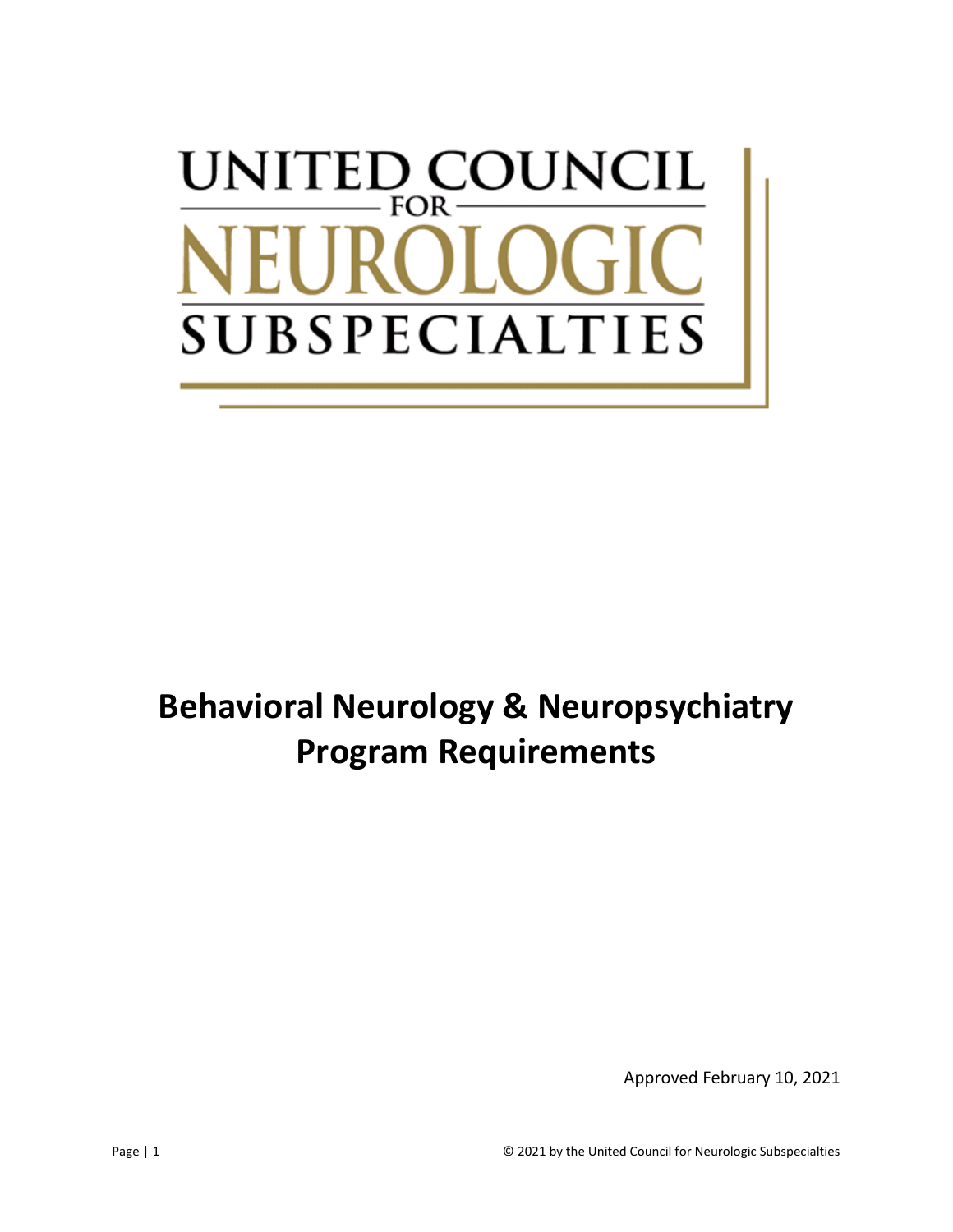#### **Behavioral Neurology & Neuropsychiatry Program Requirements**

The common program requirements are standards required of accredited programs in all UCNS subspecialties. They are shown in **bold** typeface below. Requirements in regular typeface are defined by each subspecialty.

#### **I. Introduction**

A. This material constitutes the program requirements for post-residency education in Behavioral Neurology & Neuropsychiatry (BNNP). For the purposes of this document, BNNP is defined as a medical subspecialty committed to better understanding links between neuroscience and behavior, and to the care of individuals with neurologically based behavioral disturbances.

#### **B. Purpose of the Training Program**

- **1. The purpose of the training program is to prepare the physician for independent practice in** Behavioral Neurology & Neuropsychiatry. **This training must be based on supervised clinical work with increasing patient care responsibilities and transition to independent practice over the course of the training program.**
- **2. The program must require its fellows to obtain competencies in the six core competency areas defined by the Accreditation Council for Graduate Medical Education (ACGME). It is the responsibility of the program to provide precise definitions of specific knowledge, skills, and behaviors, as well as educational opportunities in which the fellow must demonstrate competence in those areas. The program's curricular goals and objectives must correlate to the appropriate ACGME Core Competencies and global learning objectives.**
- C. The goals of subspecialty training in BNNP are:
	- 1. development of patient care skills in BNNP including, but not limited to, clinical expertise in the evaluation and treatment of individuals with focal neurobehavioral syndromes, major neuropsychiatric conditions, and neurological conditions in which cognitive, emotional, and behavioral problems arise commonly.
	- 2. acquisition of an expert level of medical knowledge in BNNP through extensive exposure to the core literature in neuropsychiatry, neuropsychology, and behavioral neurology, with an emphasis on the neuroanatomy and neurochemistry of cognition, emotion, and behavior.
	- 3. development of practice-based learning and improvement through participating in a structured educational curriculum consisting of rounds, case conferences, individual supervision, didactic lectures, and other courses or seminars relevant to training in BNNP, and also through guided self-directed learning that complements clinical and didactic experiences.
	- 4. understanding research methodology in BNNP by involvement in faculty-guided activities including, but not limited to, clinical or basic research endeavors, the scholarship of synthesis, and/or the scholarship of educational programming.
	- 5. development of interpersonal and communication skills, professional ethics and behaviors, and systems-based practices required to perform competently as a subspecialist in BNNP.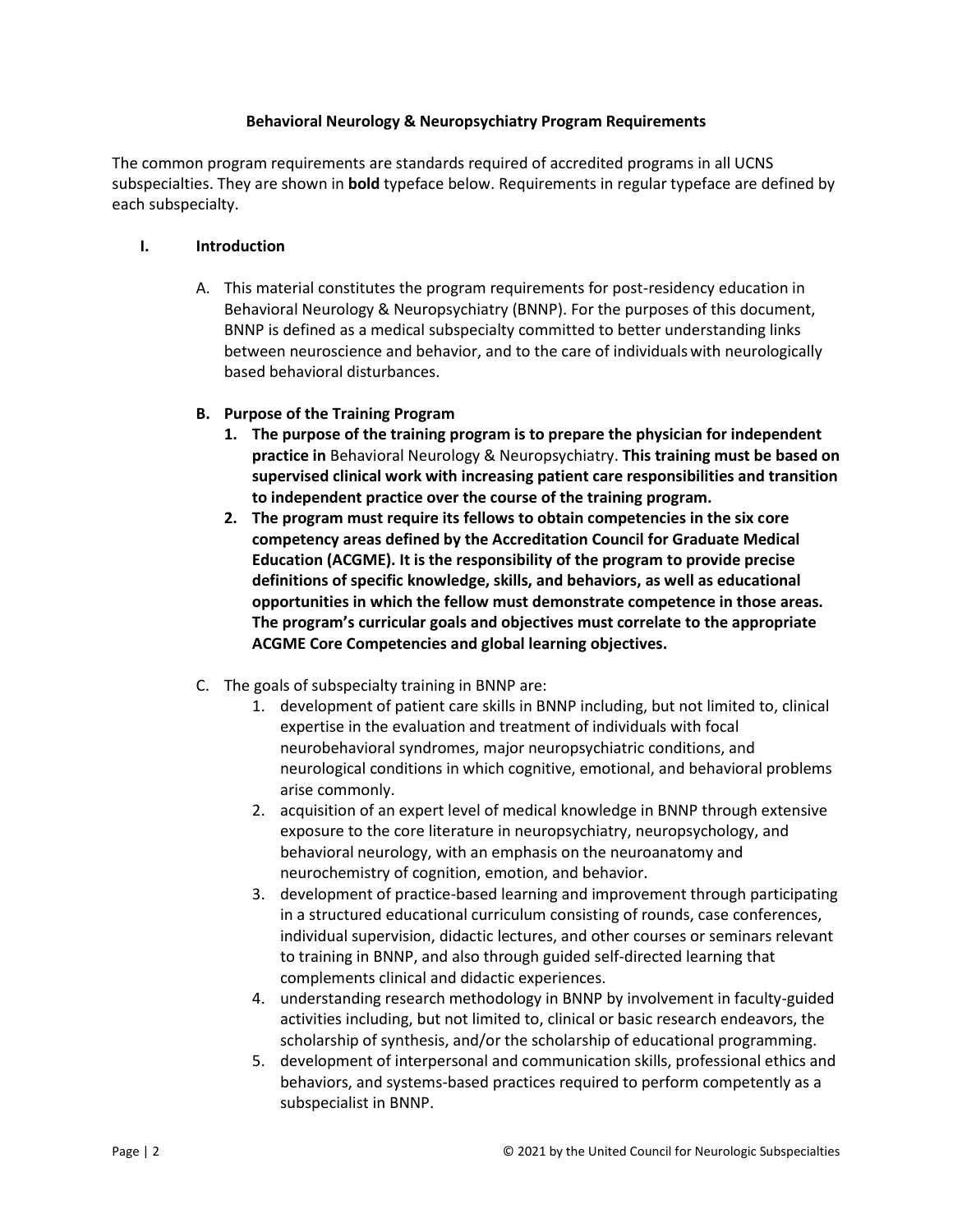#### **II. Institutional Support**

**There are three types of institutions that may comprise a program: 1) the sponsoring institution, which assumes ultimate responsibility for the program and is required of all programs, 2) the primary institution, which is the primary clinical training site and may or may not be the sponsoring institution, and 3) the participating institution(s), which provides required experience that cannot be obtained at the primary or sponsoring institutions.**

# **A. Sponsoring Institution**

- **1. The sponsoring institution must be accredited by the ACGME or Canadian Excellence in Residency Accreditation (CanERA), formerly the Royal College of Physicians and Surgeons of Canada (RCPSC) and meet the current ACGME Institutional Requirements or CanERA General Standards of Accreditation for Institutions with Residency Programs. This responsibility extends to fellow assignments at all primary and participating institutions. The sponsoring institution must be appropriately organized for the conduct of graduate medical education (GME) in a scholarly environment and must be committed to excellence in both medical education and patient care.**
- **2. A letter demonstrating the sponsoring institution's responsibility for the program must be submitted. The letter must:**
	- **a) confirm sponsorship and oversight of the training program's GME activities,**
	- **b) state the sponsoring institution's commitment to training and education, which includes the resources provided by the sponsoring institution, the primary institution/and or the departments that support the program director's fulfillment of his or her duties as described in these program requirements, and**
	- c) **be signed by the designated institution official of the institution as defined by ACGME or postgraduate dean as defined by CanERA.**
- **3. Institutional support and oversight are further demonstrated by the required designated official/postgraduate dean signature on all program accreditation and reaccreditation applications and annual report submissions.**
- **B. Primary Institution**
	- **1. Assignments at the primary institution must be of sufficient duration to ensure a quality educational experience and must provide sufficient opportunity for continuity of care. The primary institution must demonstrate the ability to promote the overall program goals and support educational and peer activities.**
	- **2. A letter from the appropriate department chair(s) at the primary institution must be submitted. The letter must:**
		- **a) confirm the relationship of the primary institution to the program,**
		- **b) state the primary institution's commitment to training and education, and**
		- **c) list specific activities that will be undertaken, supported, and supervised at the primary institution.**
	- **3.** A sponsoring institution can support one post-residency BNNP training program. That program may be administratively based in either a department of neurology or a department of psychiatry, but the program must be cosponsored by both departments. Letters from both department chairs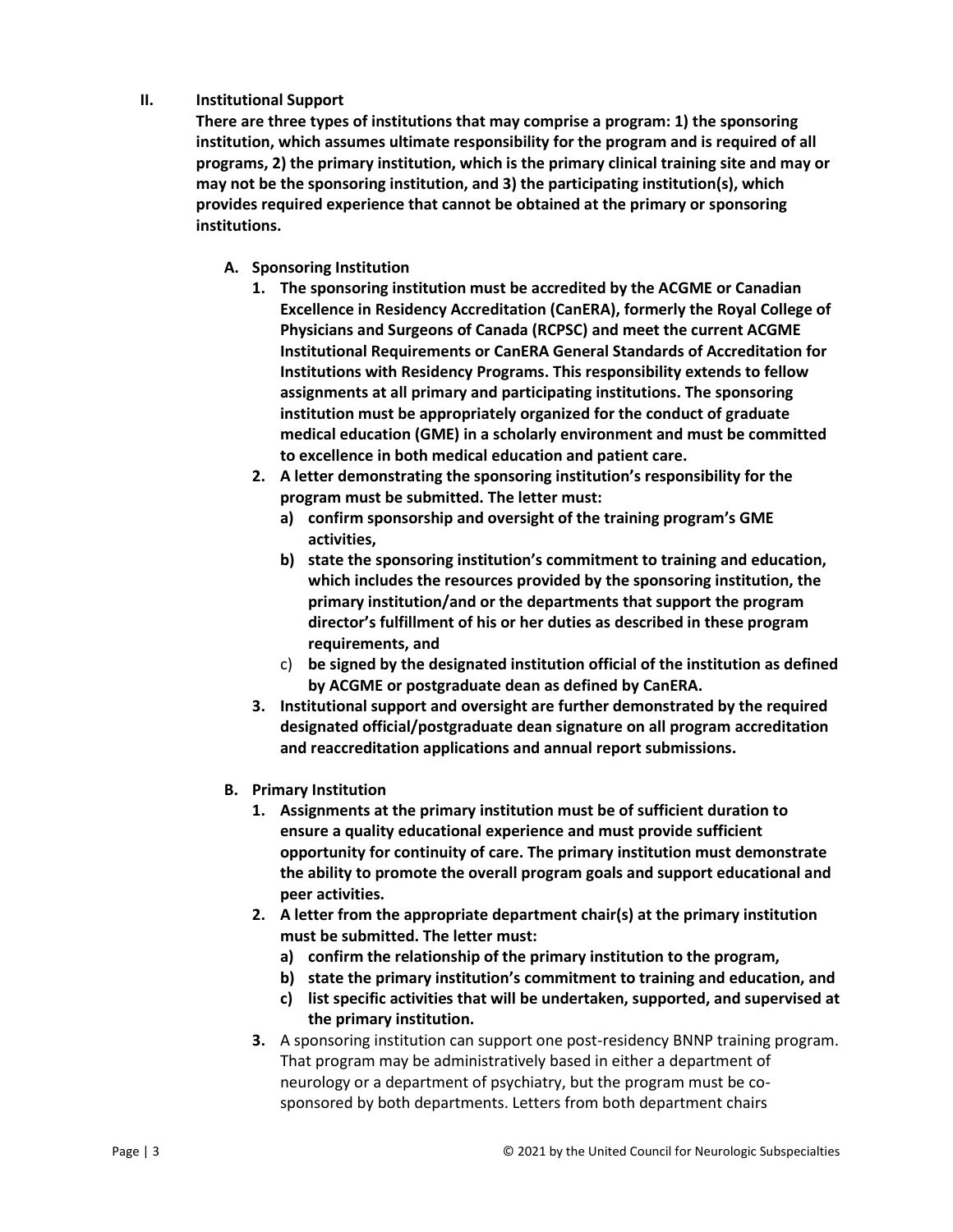documenting their co-sponsorship of the BNNP training program must be provided.

- **C. Participating Institutions**
	- **1. Assignments to participating institutions must be based on a clear educational rationale, must have clearly stated learning objectives and activities, and should provide resources not otherwise available to the program. When multiple participating institutions are used, there should be assurance of the continuity of the educational experience.**
	- **2. Assignments at participating institutions must be of sufficient duration to ensure a quality educational experience and should provide sufficient opportunity for continuity of care. All participating institutions must demonstrate the ability to promote the overall program goals and support educational and peer activities.**
	- **3. If a participating institution is used, a participating institution letter must be submitted. The letter must:**
		- **a) confirm the relationship of the participating institution to the program,**
		- **b) state the participating institution's commitment to training and education,**
		- **c) list specific activities that will be undertaken, supported, and supervised at the participating institution, and**
		- **d) be signed by the appropriate official, e.g., department chair or medical director, of the participating institution.**
- **III. Facilities and Resources**
	- **A. Each program must demonstrate that it possesses the facilities and resources necessary to support a quality educational experience**; cross-referencing information provided here with the clinical rotations and educational activities described elsewhere in a program's application is encouraged.
		- **1. Additional professional, technical, and administrative personnel must be provided to adequately support the fellowship training program in attaining its educational and administrative goals.**
		- **2. In programs not situated in a department of neurology** or psychiatry**, evidence must be provided that demonstrates fellows have access to** the missing **neurological** and/or psychiatric **service**(**s**) relevant to the training of fellows in BNNP.
		- **3.** Hospitals, clinics, and other facilities (provide a brief description of the sponsoring institution, primary institution, each participating site, and the clinics/units programs in which clinical training and educational activities will be conducted).
		- **4.** Office space for fellows and core faculty.
		- **5.** Administrative (including clerical) support.
		- **6.** Conference and other classroom space.
		- **7.** Library access (including access to electronic library resources) and other reference material.
		- **8.** Laboratories used to support educational activities (e.g., neuroimaging, electrophysiology, neuropathology, and other neurodiagnostics).
		- **9.** Communication and computing resources used to support educational activities (e.g., fellow-dedicated desktop and/or laptop computers, software, printers/scanners, dedicated server space, telephones, mobile phones/devices, pagers, etc.).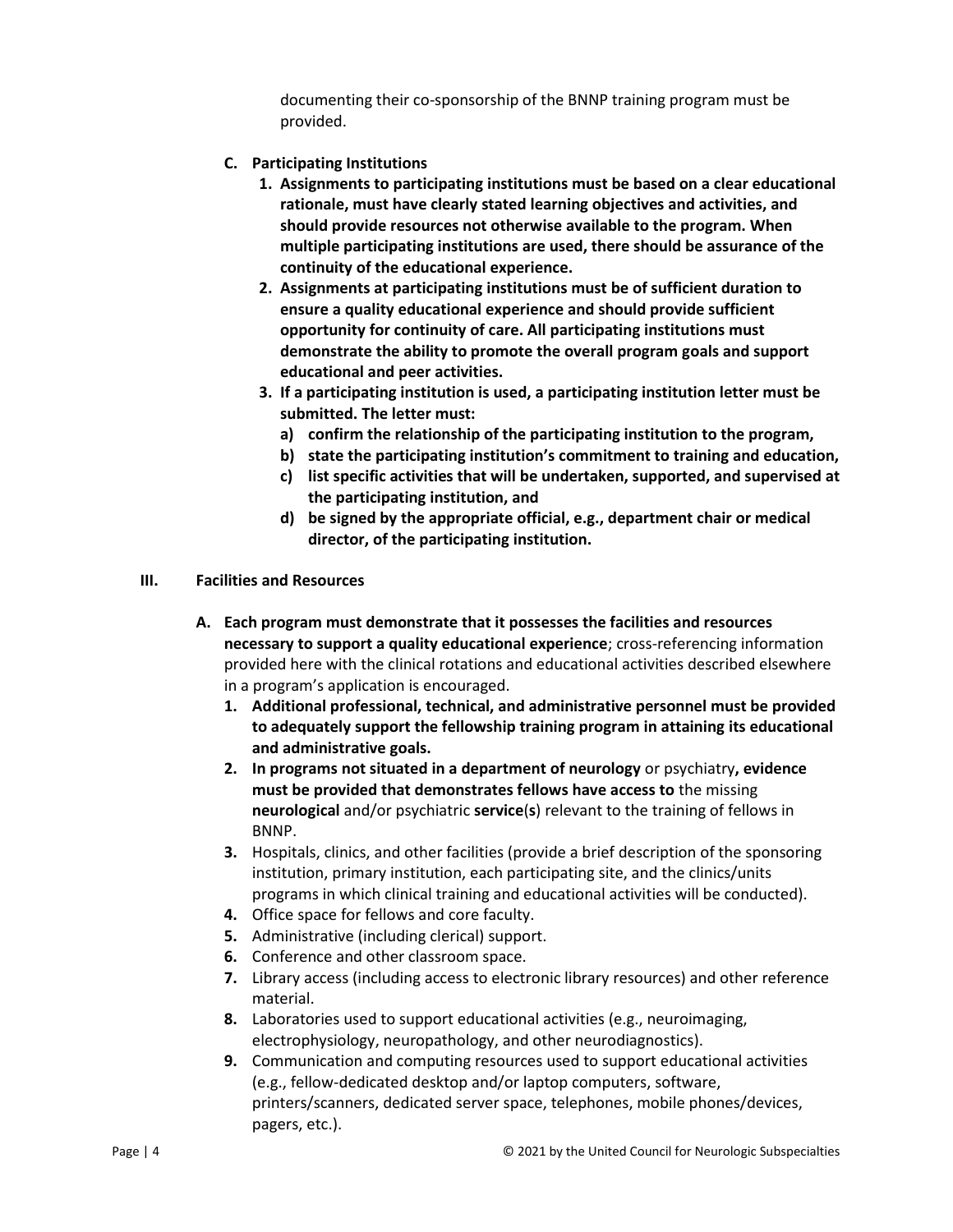#### **IV. Faculty**

**The faculty of accredited programs consists of: 1) the program director, 2) core faculty, and 3) other faculty. Core faculty are physicians who oversee clinical training in the subspecialty. The program director is considered a core faculty member when determining the fellow complement. Other faculty are physicians and other professionals determined by the Subspecialty to be necessary to deliver the program curriculum. The program director and faculty are responsible for the general administration of the program and for the establishment and maintenance of a stable educational environment. Adequate durations of appointments for the program director and core faculty members are essential for maintaining such an environment. The duration of appointment for the program director must provide for continuity of leadership.** The training program, and specifically mastery of the core curriculum, is predicated on the availability of a supervisory structure that involves program direction from an ABPN or RCSPC certified neurologist or psychiatrist with expertise and UCNS certification in BNNP. Mastery of the core curriculum may also require additional supervision of the fellow by neurologists and psychiatrists whose specialty backgrounds are complementary to that of the program director.

#### **A. Program Director Qualifications**

- **1. There must be a single program director responsible for the program. The person designated with this authority is accountable for the operation of the program and he or she should be a member of the faculty or medical staff of the primary institution.**
- **2. The program director must:**
	- **a. possess requisite specialty expertise as well as documented educational and administrative abilities and experience in his or her field,**
	- **b. be certified by the American Board of Medical Specialties (ABMS), RCPSC,**  American Osteopathic Association (AOA) **or College of Family Physicians of Canada (CFPC) in** psychiatry, neurology, or child neurology**,**
	- **c. possess a current, valid, unrestricted, and unqualified license to practice medicine in the state or province of the program, and**
	- **d. be certified, and maintain certification, in** BNNP **by the UCNS.**
		- **i. New programs without a certified program director may apply for accreditation, as long as the application contains an attestation that the program director will become certified at the next available opportunity, which includes certification through the UCNS faculty diplomate pathway. That attestation must contain a statement that the program understands that should the program director fail to achieve certification, the program must immediately submit a program change request appointing an appropriately qualified program director.**
- **B. Program Director Responsibilities** 
	- **1. The program director must:**
		- **a. oversee and organize the activities of the educational program in all institutions participating in the program including selecting and supervising the faculty and other program personnel at each institution, and monitoring appropriate fellow supervision and evaluation at all institutions used by the program,**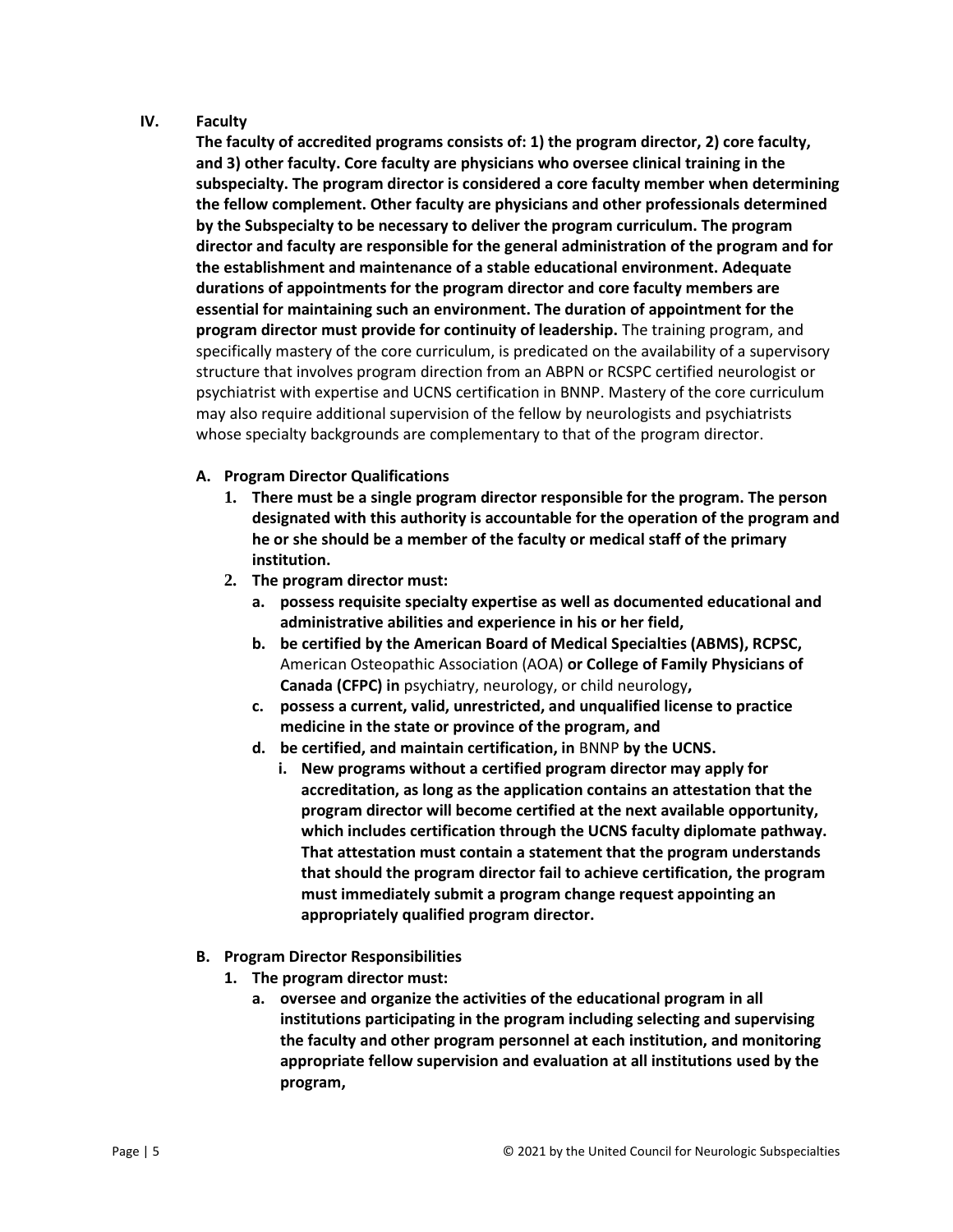- **b. prepare accurate statistical and narrative descriptions of the program as requested by the UCNS, as well as update the program and fellow records annually,**
- **c. ensure the implementation of fair policies and procedures, as established by the sponsoring institution, to address fellow grievances and due process in compliance with the ACGME's or CanERA's institutional requirements,**
- **d. monitor fellow stress, including mental or emotional conditions inhibiting performance or learning, and drug- or alcohol-related dysfunction, and**
- **e. obtain prior approval of the UCNS for changes in the program that may significantly alter the educational experience of the fellows. Upon review of a proposal for a program change, the UCNS may determine that additional oversight or a site visit is necessary. Examples of changes that must be reported include:**
	- **1) change in the program director,**
	- **2) the addition or deletion of sponsoring, primary, or participating institution(s),**
	- **3) change in the number of approved fellows, and**
	- **4) change in the format of the educational program**
- **C. Core Faculty Qualifications**
	- **1. Each core faculty member must:** 
		- **a. possess requisite specialty expertise as well as documented educational and administrative abilities and experience in his or her field,**
		- **b. be currently certified by the AMBS, RCPSC,** AOA, **or CFPC in** psychiatry, neurology, or child neurology,
		- **c. possess a current, valid, unrestricted, and unqualified license to practice medicine in the state or province of the program, and**
		- **d. be appointed in good standing to the faculty of an institution participating in the program.**
	- **2. The core faculty must include at least one neurologist** and one psychiatrist**.** Either of these physicians **may be the program director**, provided that he or she meets the other above-stated Program Director Qualifications**.**
- **D. Core Faculty Responsibilities**
	- **1. There must be a sufficient number of core faculty members with documented qualifications** in BNNP **at each institution participating in the program to instruct and adequately supervise all fellows in the program.**
	- **2. Core faculty members must:**
		- **a. devote sufficient time to the educational program to fulfill their supervisory and teaching responsibilities,**
		- **b. evaluate the fellows they supervise in a timely manner, and**
		- **c. demonstrate a strong interest in the education of fellows, demonstrate competence in both clinical care and teaching abilities, support the goals and objectives of the educational program, and demonstrate commitment to their own continuing medical education by participating in scholarly activities.**
- E. Other Faculty
	- 1. Physician and nonphysician faculty must be appropriately qualified in their fields and possess appropriate institutional appointments.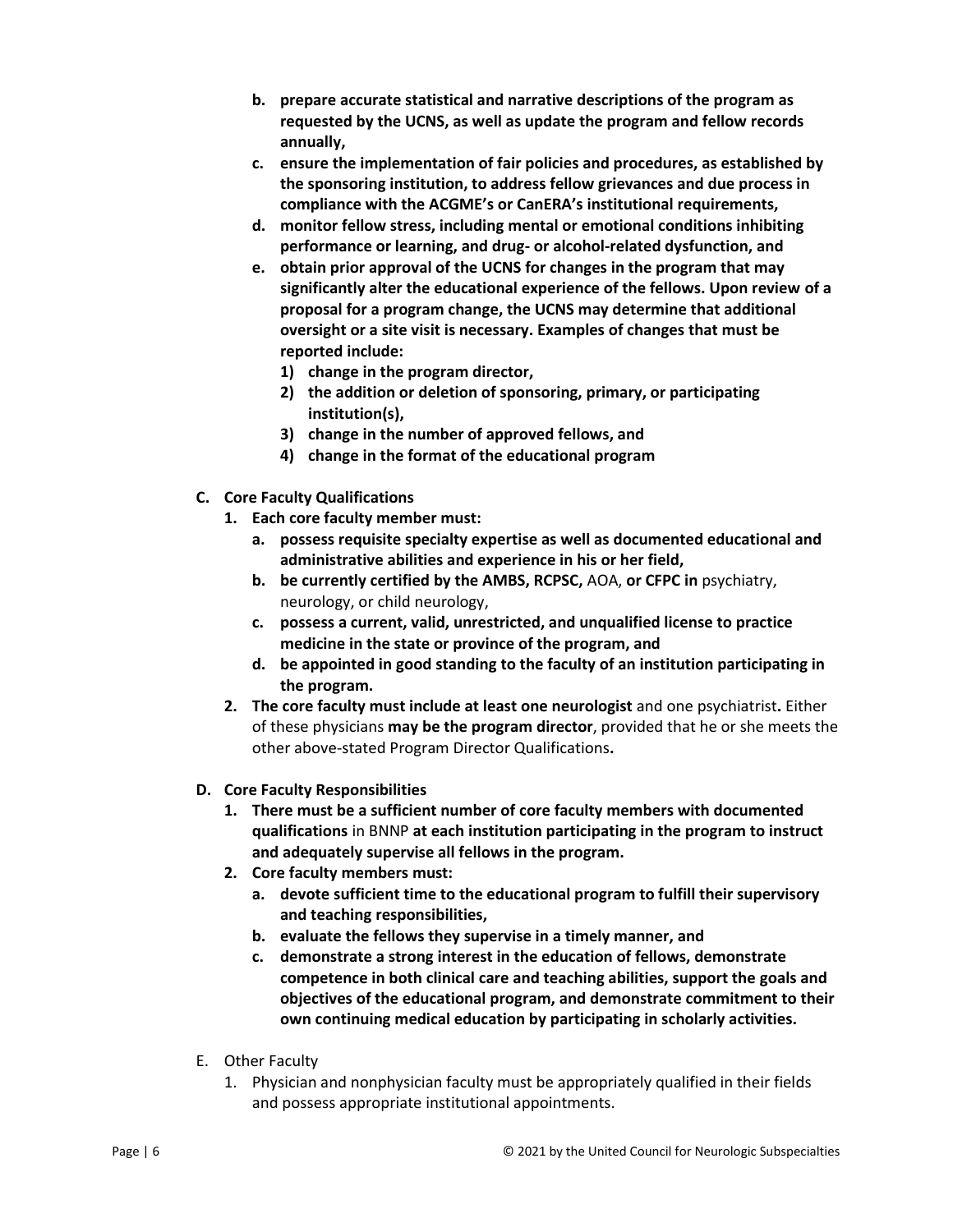#### **V. Fellow Appointment**

### **A. Duration of Training**

- **1. Fellowship programs must be no less than** 12 months, **the entirety of which must be spent in patient-oriented** BNNP **education. At least 80% of the fellow's time must be spent in supervised training activities in the practice of** BNNP**,** which may **include** inpatient and outpatient clinical experiences, **didactics** relevant to training in BNNP, **and** other **clinical education subspecialty** training**, electives, and scholarly activities** (where "scholarly" refers broadly to the scholarship of discovery, integration, application, and/or teaching).
- **2. Flexible Fellowships**
	- **a. Programs may offer flexible fellowships for a variety of reasons, including, but not limited to: combined clinical/research fellowships or to allow fellows opportunities for work/life balance.**
	- **b. Programs that combine clinical and research training (clinician-scientist fellowship program) may be up to 36 months in duration for a one-year program and 48 months for a two-year program.**
	- **c. At least** 12 **full months of this extended-program period be spent in patientoriented** BNNP **clinical, educational, and scholarly activity, the distribution of which across this extended period** of fellowship training **is at the program's discretion.**

# **B. Fellow Eligibility**

- **1. The fellow must possess a current valid and unrestricted license to practice medicine in the United States or its territories or Canada.**
- **2. The fellow must be a graduate of a residency program in neurology**, psychiatry, or child neurology **accredited by the ACGME, RCPSC, or CanERA.**
- **3. The fellow must be board certified or eligible for certification by the ABMS, RCPSC,**  AOA, **or CFPC certification in** neurology, child neurology, and/or psychiatry**.**
- **C. Fellow Complement**

**The fellow complement is the number of fellows allowed to be enrolled in the program at any given time** e.g., **across all training years**.

- **1. There must be at least** 1 **core faculty member for every** 2 **fellow(s).**
- **D. Appointment of Fellows and Other Students**

**The appointment of fellows who do not meet the eligibility criteria above must not dilute or detract from the educational opportunities of the regularly appointed BNNP subspecialty fellows. Programs must include these fellows in all reports submitted to UCNS to demonstrate compliance with the approved fellow complement. Fellows who are enrolled without meeting the eligibility criteria must be notified that they may not apply for UCNS certification examinations as graduates of an accredited program.**

- **VI. Educational Program**
	- **A. Role of the Program Director and Faculty**
		- **1. The program director, with assistance of the faculty, is responsible for developing and implementing the academic and clinical program of fellow education by:**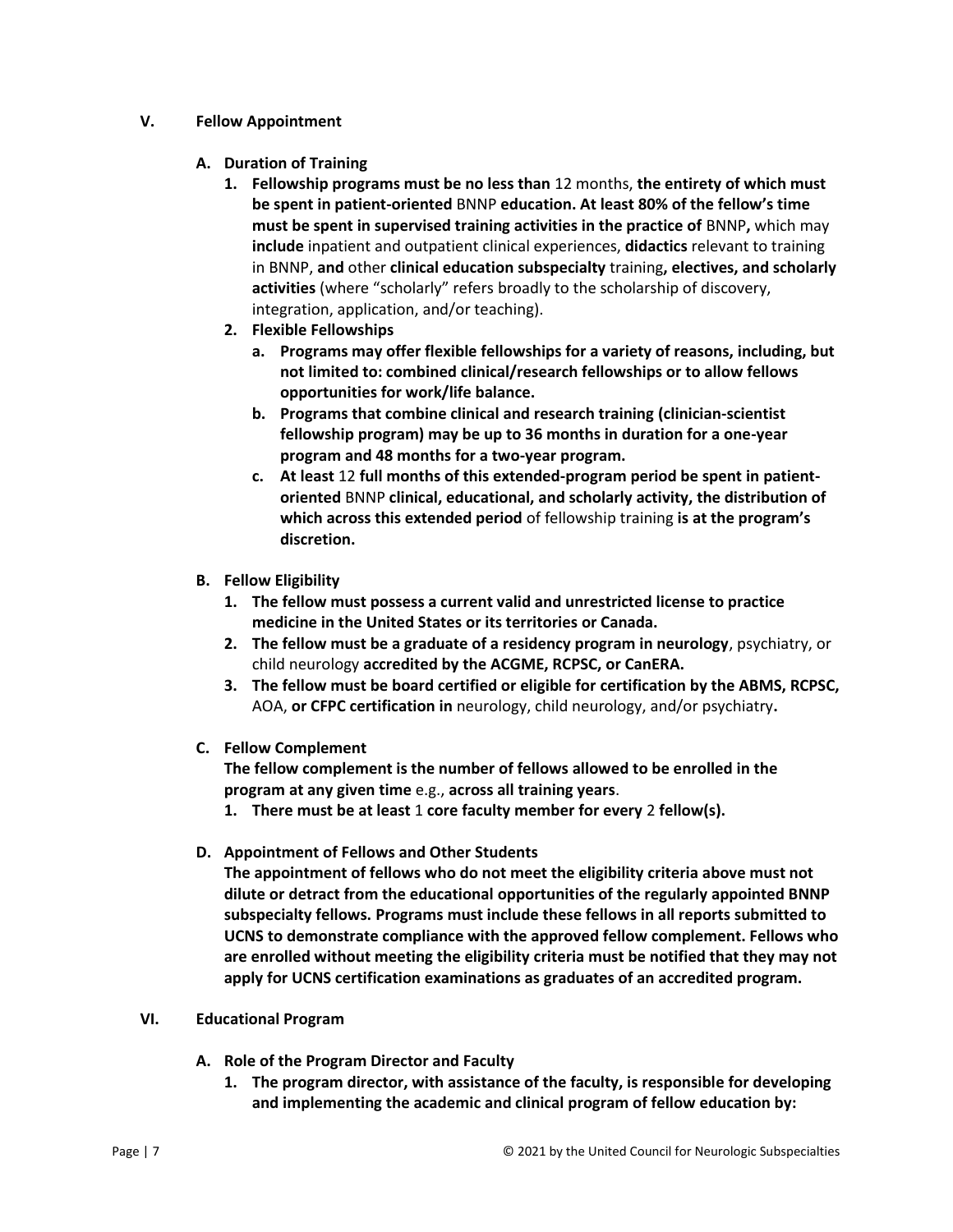**a. preparing a written statement to be distributed to fellows and faculty and reviewed with fellows prior to assignment, which outlines the educational goals and objectives of the program with respect to the knowledge, skills, and other attributes to be demonstrated by fellows for the entire fellowship and on each major assignment and each level of the program.** 

[NB**:** The [UCNS sample Fellow Evaluation Template](https://www.ucns.org/Online/Accreditation/Online/Accreditation_Home.aspx?hkey=b3855106-2a75-4dcd-8300-f250d6487dc9) form, either in the original form developed as a component of this subspecialty application or as modified by the training program for administration through an on-line electronic trainee evaluation software package, is available.]

- **b. preparing and implementing a comprehensive, well-organized, and effective curriculum, both academic and clinical, which includes the presentation of core specialty knowledge supplemented by the addition of current information; and**
- **c. providing fellows with direct experience in progressive responsibility for patient management.**

# **B. Competencies**

- **1. A fellowship program must require that its fellows obtain competence in the AGCME Core Competencies to the level expected of a new practitioner in the subspecialty.** Competence is measured using evaluation forms and th[e certification](https://www.ucns.org/Online/Initial_Certification/Behavioral_Neurology_Neuropsychiatry/Online/Certification/Behavioral_Cert.aspx?hkey=0476b976-7a9c-49ec-adee-f1169c26ce08)  [content outline](https://www.ucns.org/Online/Initial_Certification/Behavioral_Neurology_Neuropsychiatry/Online/Certification/Behavioral_Cert.aspx?hkey=0476b976-7a9c-49ec-adee-f1169c26ce08) to define core competencies with regard to medical knowledge, patient care skills, interpersonal and communication skills, practice- and systemsbased competencies, and standards of professionalism that are to be developed during the period of fellowship training in Behavioral Neurology & Neuropsychiatry. **Programs must define the specific and unique learning objectives in the area including the knowledge, skills and behaviors required and provide educational experiences as needed in order for their fellows to demonstrate core competencies.**
- **2. The program must use the ACGME Core Competencies to develop competencybased goals and objectives for all educational experiences during the period of fellowship training in** BNNP**.**
- **C. Didactic Components**
	- **1. The program must include structured, fellow-specific educational experiences such as rounds, conferences, case presentations, lectures, and seminars that complement the clinical and self-directed educational opportunities. Together, various educational experiences must facilitate the fellow's mastery of the core content areas and foster the competencies as described above.**
	- 2. The sponsoring institution must ensure the availability of structured educational experiences that complement clinical and self-directed learning experiences, usually consisting of rounds, case conferences, individual supervision, didactic lectures, and other courses or seminars relevant to training in Behavioral Neurology & Neuropsychiatry.
		- a. The program director must assist the fellow with his or her self-directed learning by providing guidance regarding the types and content of materials used in the service of this educational activity. Specifically, the program director should assist the fellow in the selection of relevant and state-of-the-art textbooks, peer-reviewed articles, and/or other materials that complement and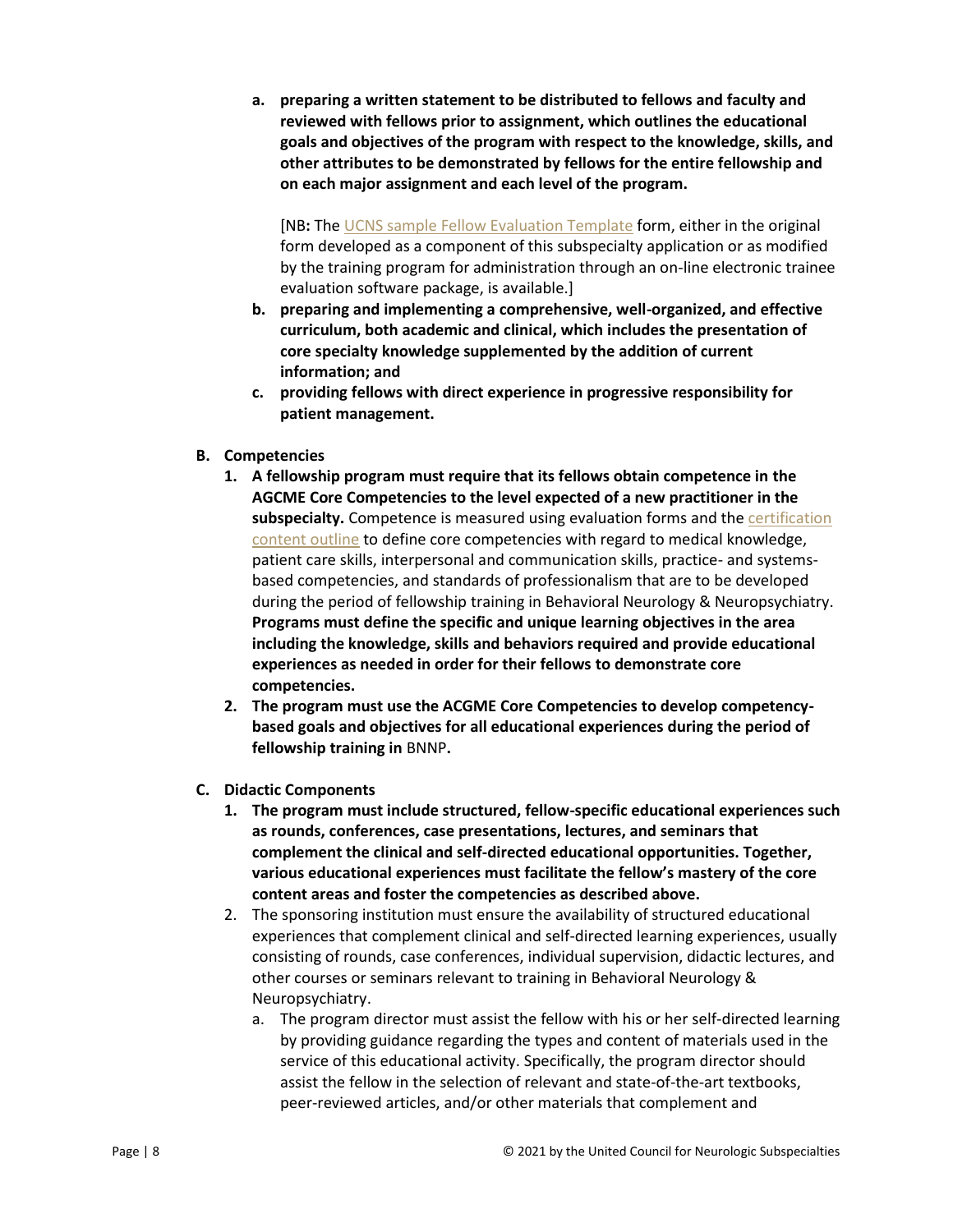supplement the fellow's clinical experiences and facilitate mastery of the core curriculum.

### **D. Clinical Components**

- **1. The fellow's clinical experience must be spent in supervised activities related to the care of patients with** focal neurobehavioral syndromes, major neuropsychiatric syndromes, and/or cognitive, emotional, and behavioral manifestations of neurological conditions, as described in the Core Curriculum for Training in BNNP (Journal of Neuropsychiatry and Clinical Neurosciences 2006; 18:6–13). **Clinical experiences may include all training relevant to** Behavioral Neurology & Neuropsychiatry, **including lectures and individual didactic experiences and journal clubs emphasizing clinical matters.**
- **2.** The program must provide experiences of sufficient type and duration for the fellow to master content listed in the [certification examination content outline.](https://www.ucns.org/Online/Initial_Certification/Behavioral_Neurology_Neuropsychiatry/Online/Certification/Behavioral_Cert.aspx?hkey=0476b976-7a9c-49ec-adee-f1169c26ce08) The selection of these experiences, both in type and duration, is at the discretion of the program director, and is expected to vary between sponsoring institutions. Examples of these may include, but are not limited to:
	- a. Outpatient experiences, including both consultation and continuity clinics
	- b. Inpatient (ward-service) experiences
	- c. Inpatient consultation
	- d. Emergency department experiences
	- e. Other contexts for the provision of patient care (e.g., long-term care facilities, adult day programs, urgent care clinics, walk-in clinics, telehealth services, etc.)
- **E. Scholarly Activities**
	- **1. The responsibility for establishing and maintaining an environment of inquiry and scholarship rests with the faculty. Both faculty and fellows must participate actively in some form of scholarly activity. Scholarship is defined as activities unrelated to the specific care of patients, which includes scholarship pertaining to research, writing review papers, giving research-based lectures and participating in research-oriented journal clubs.**
	- **2. There must be adequate resources for scholarly activities for faculty and fellows.**
	- **3.** For BNNP fellows engaged in clinician-scientist fellowship programs, participation in activities falling within the scholarship of discovery, integration, application, and teaching categories is encouraged. These activities include, but are not limited to, projects that facilitate the fellow's understanding of research methodology in BNNP, including original research (basic science or patient-oriented), preparing single-case reports, writing review papers or other scholarly works, developing and providing lectures on topics in BNNP, and participating in journal clubs.
- **F. Fellow Supervision, Clinical Experience and Education, and Well-Being Providing fellows with a sound academic and clinical education must be carefully planned and balanced with concerns for patient safety and fellow well-being. Each program must ensure that the learning objectives of the program are not compromised by excessive reliance on fellows to fulfill service obligations. Didactic and clinical education defined by the program requirements must have priority in the allotment of a fellow's time and energy.** 
	- **1. Fellow Supervision**
		- **a. All patient care required by the program requirements must be supervised by qualified faculty. The program director must ensure, direct, and document**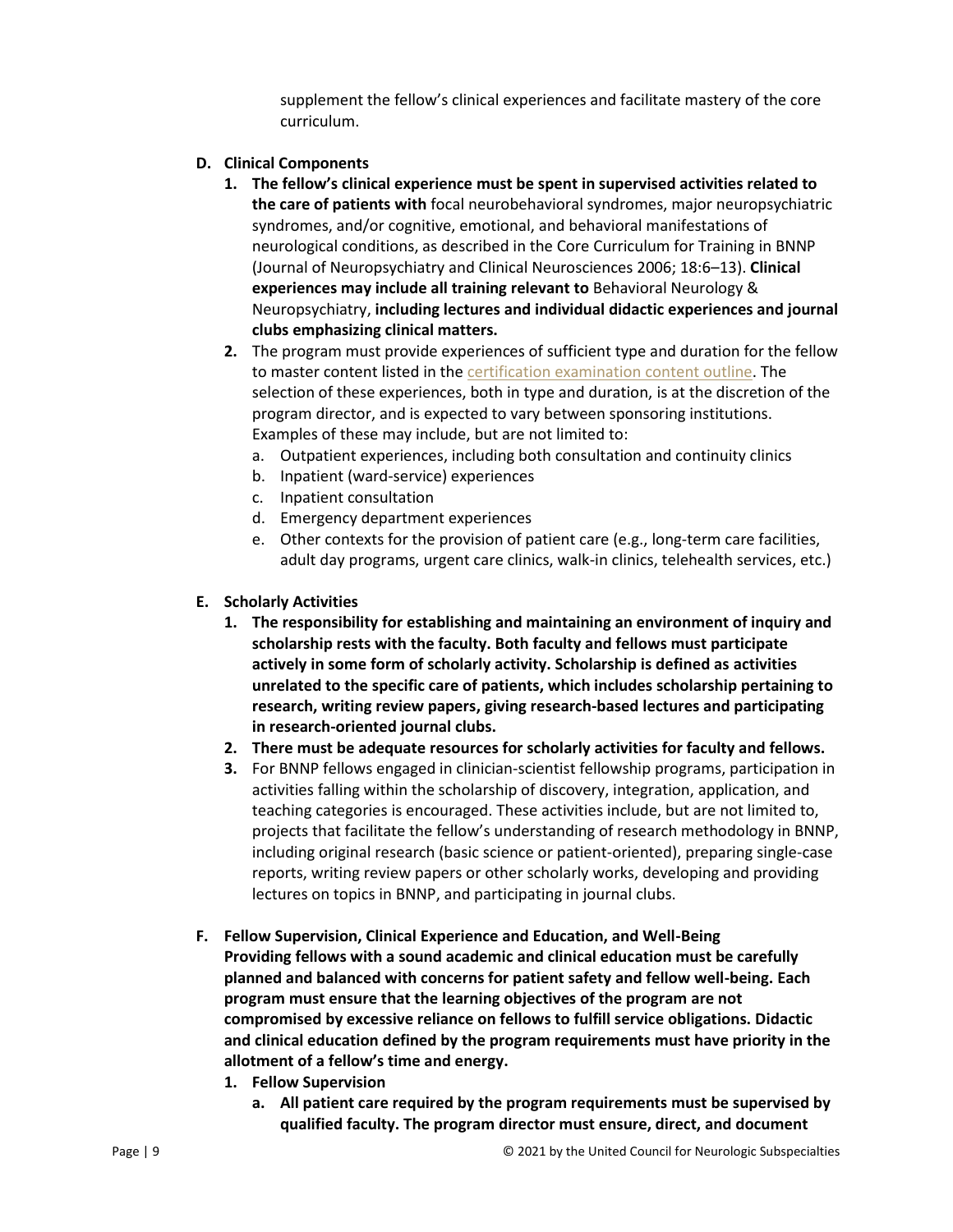**adequate supervision of fellows at all times. Fellows must be provided with rapid, reliable systems for communicating with supervising faculty.**

- **b. Faculty schedules must be structured to provide fellows with continuous supervision and consultation.**
- **c. Faculty and fellows must be educated about and meet ACGME or CanERA requirements concerning faculty and fellow well-being and fatigue mitigation.**
- **2. Clinical Experience and Education and Well-Being**
	- **a. Clinical assignments must recognize that the faculty and fellows collectively have responsibility for the safety and welfare of patients. Fellow clinical experience and education supervision, and accountability, and clinical work hours, including time spent on-call, must comply with the current ACGME or CanERA institutional program requirements.**

#### **VII. Evaluation**

- **A. Fellow Evaluation**
	- **1. Fellow evaluation by faculty must:**
		- **a. take place at least semi-annually to identify areas of weakness and strength, which must be communicated to the fellow,**
		- **b. use the subspecialty milestones to document fellow experience and performance, and**
		- **c. include the use of assessment results to achieve progressive improvements in the fellow's competence and performance in the ACGME Core Competencies and the subspecialty's core knowledge areas. Appropriate sources of evaluation include faculty, patients, peers, self, and other professional staff.**
	- **2. The program must include a mechanism for providing regular and timely performance feedback to fellows. Issues of unacceptable performance must be addressed in a timely fashion and in accordance with the policies and procedures o the sponsoring institution.**
	- **3. Summary and final evaluation of the fellow must:**
		- **a. be prepared by the program director and should reflect the input of faculty,**
		- **b. include a formative evaluation of the fellow's demonstration of learning objectives and mastery of the ACGME Core Competencies using the subspecialty's milestones,**
		- **c. include a final summative evaluation by the program director using the subspecialty's milestones to document the fellow's demonstration of sufficient competency and professional ability to practice the subspecialty competently and independently, and**
		- **d. include a statement specifically regarding the fellow's ability to practice the subspecialty independently upon completion of the program.**
	- 4. The program must demonstrate that it has an effective plan for assessing fellow performance throughout the program and for utilizing the results to improve fellow performance. This plan must include:
		- a. The use of methods that produce an accurate assessment of fellows' competence in patient care, medical knowledge, practice-based learning and improvement, interpersonal and communication skills, professionalism, and systems-based practice.
		- b. Mechanisms for providing regular and timely performance feedback to fellows that includes at least: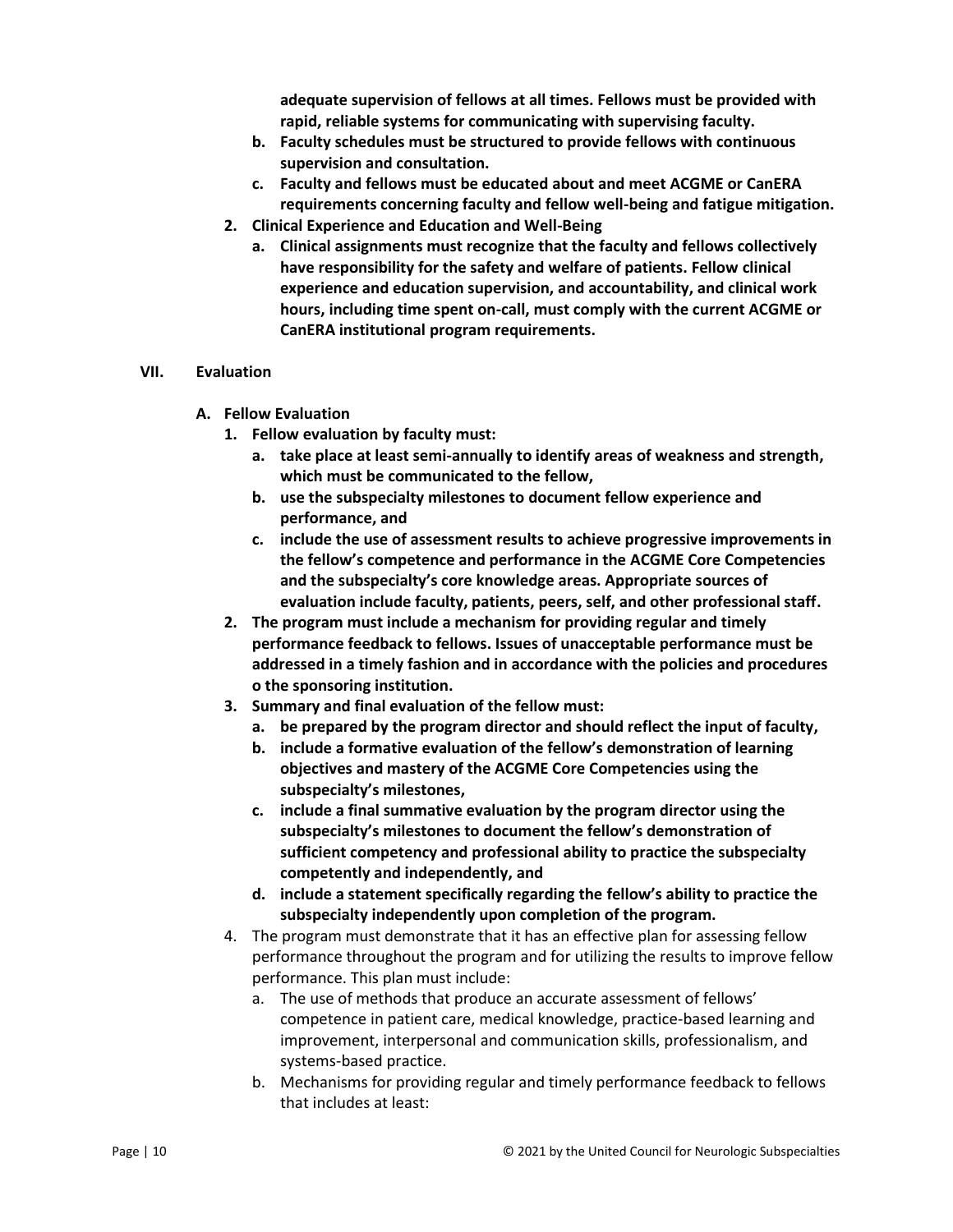- i. Written semiannual evaluation that is communicated to each fellow in a timely manner and
- ii. The maintenance of a record of evaluation for each fellow that is accessible by the fellow.
- c. A process involving use of assessment results to achieve progressive improvements in fellows' competence and performance. Appropriate sources of evaluation include faculty, patients, peers, self, and other professional staff.
- 5. The program director must provide a final evaluation for each fellow completing the program. The evaluation must include a review of the fellow's performance during the final period of education and should verify that the fellow has demonstrated sufficient professional ability to practice competently and independently. The final evaluation must be part of the fellow's permanent record maintained by the institution. Use of the *Behavioral Neurology & Neuropsychiatry Fellow Evaluation Form* for these purposes is encouraged.

#### **B. Faculty Evaluation**

- **1. The performance of faculty must be evaluated by the program director on an annual basis.**
- **2. The evaluations must include a review of their teaching abilities, commitment to the educational program, clinical knowledge, and scholarly activities.**
- **3. These evaluations must include confidential annual written evaluations by fellows.**
- **C. Program Evaluation and Outcomes**
	- **1. The effectiveness of a program must be evaluated in a systematic manner. In particular, the quality of the curriculum and the extent to which the educational goals have been met must be assessed.**
	- **2. Confidential written evaluations by fellows must be utilized in this process.**
	- **3. The program will use fellow performance and outcome assessment in its evaluation of the educational effectiveness of the fellowship program. At a minimum, the fellow performance on the UCNS certification examination should be used as a measure of the effectiveness of the education provided by the training program. The development and use of clinical performance measures appropriate to the structure and content of each program is encouraged.**
	- **4. Tehe program must have a process in place for using fellow performance and assessment results together with other program evaluation results to improve the fellowship program.**
	- **5.** Representative program personnel, i.e., at least the program director, representative faculty, and at least one fellow, must be organized to review program goals and objectives and the effectiveness of the program in achieving them. The group must have regularly documented meetings at least annually for this purpose. In this evaluation process, the group must take into consideration written comments from the faculty, the most recent report of the GMEC of the sponsoring institution, and the fellows' confidential written evaluations. If deficiencies are found, the group should prepare an explicit plan of action, which should be approved by the faculty and documented in the minutes.
	- **6.** Annually convening a BNNP Fellowship Evaluation Committee that reviews and synthesizes verbal and written feedback on fellow performance, program delivery, and other information to create a plan for continuous quality improvement is strongly encouraged.